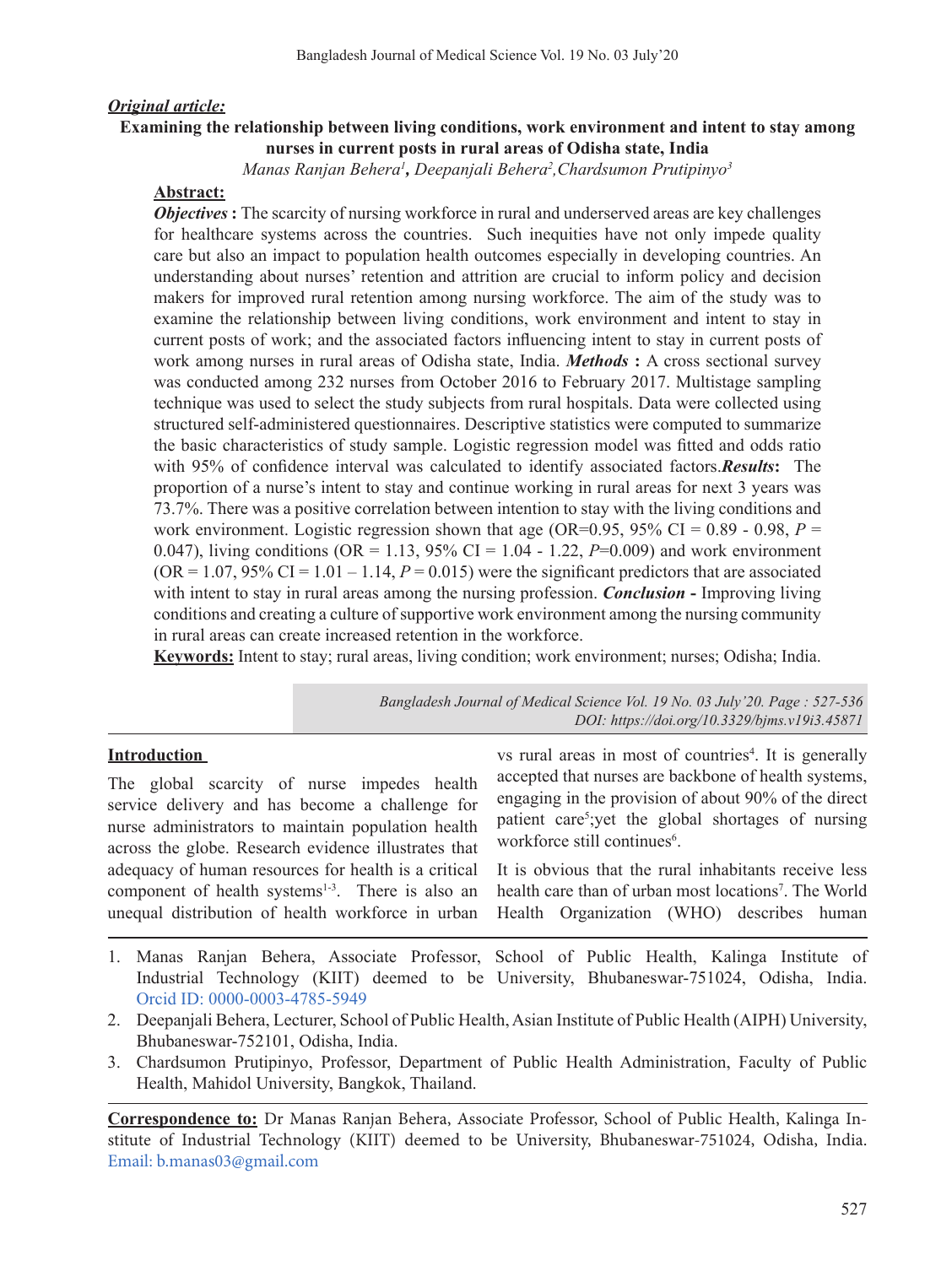resources as an important 'building block in a health systems framework'<sup>1</sup> .Despite this, human resources remain a neglected issues of health systems as a result WHO reported only 38% of global physician workforce and 25% of the nursing workforce serve about over half of the world's population that reside in rural areas. Such disparity in nursing workforce distribution leads to poor health outcomes and increase the global burden of disease<sup>8</sup>.

To efficiently solve the shortage of nursing workforce, our efforts should focus on the improvement of living conditions and work environment in rural and undeserved areas. Fostering descent living conditions and a supportive work environment are crucial needs for rural areas, because living conditions and work situations present severe challenges<sup>1</sup>. Understanding the factors that impact retention or job turnover in remote and rural areas might offer possible approaches to nursing shortage. In many parts of the world, improvement in living conditions and the supportive work environment is key to retain nurses in underserved areas<sup>7</sup>. The assessment of perception of nurses towards their living conditions and work environment is important while engaging with issues related to nurse retention in rural and remote areas. Therefore, the current study examines (1) the relationship between living condition, work environment and intention to stay in the current post of work; and (2) the factors associated with the intention to stay among nurses in rural areas in Odisha.

# **Context of India with Specific Emphasis to Odisha State**

The World Health Report 2006 identified India as one with momentous scarcity of skilled health workers<sup>1</sup>. Of late, the Indian government has made significant efforts to address the workforce shortage through its centrally funded program named National Rural Health Mission (NRHM) in 2005, which is currently known as the National Health Mission (NHM). Under NHM, the state governments have introduced various policies and invested on health infrastructure to attract and motivate medical workers to work in rural and remote areas<sup>9-14</sup>. Some of the key initiatives are contractual recruitment of medial work force as per NHM guidelines, to complement state government's sanctioned post<sup>1</sup>and to increase health workforce in rural areas. The 2010 government's annual report to the people on health, indicates that there is severe shortage of nurses in the country15.Crucial factors mentioned in this paucity

were uneven sharing of nursing and medical schools across the country, dearth of health workforce due to international migration, choice of working in city areas, less government sanctioned post in rural hospitals and staff retirements are not replaced over prolong periods of time.

Further, the nurse to population ratio was 17.1 per 10,000 population in India during  $2006-2013$  <sup>16</sup>which is very low as compare to the high income nations, where the average nurse to population ratio was 86.9 nurses per  $10,000$  population in the same period<sup>16</sup>. In some developing countries such as Thailand and Malaysia had 20.8 and 32.8 nurses per 10,000 population in  $2006-13^{16}$ . The grim nursing forecast in India as reported by High Power Committee on Nursing and Nursing Profession constituted in 1989 by the India government's mentioned that 'long working hours, inadequate work place environment, lack of supplies and equipment, forced performance of non-nursing duties' were major issues for the nurses of India<sup>17</sup>. Moreover, Indian nurses suffer from low salary, lack of professional autonomy, prestige and unsupportive work attitude<sup>18</sup>.

Most of the research in India stated the attitudes of medical students and in-service health workers towards rural service, and the predicting factors that influence at individual level for retaining health workers in rural areas $11,13$ . These studies identify individual factors such as rural upbringing, education facility for children, professional development, personal values of services and staying with spouses can influence medical workers decision to stay in rural areas. Further, less salary, infrastructure shortage in rural areas and poor management are some of the major challenges in remote and rural areas $11, 13$ . The present study examines the perception of nurses on their living conditions and work environment and the influence of such variables towards intent to stay in rural areas. This would support the policy makers and nurse administrators to device feasible strategies that can promote increase in nurse retention in underserved locations.

This study was located in Odisha state of India. Odisha is the  $11<sup>th</sup>$  (of 28) largest state in India by population, and is situated in the east along the Bay of Bengal. Odisha is documented to be poorest state in the country and government of India is formally designated as a 'backward state', - a state that it allows preferential treatment for various welfare schemes of government. There are 30 districts of Odisha, out of which 11 districts of south region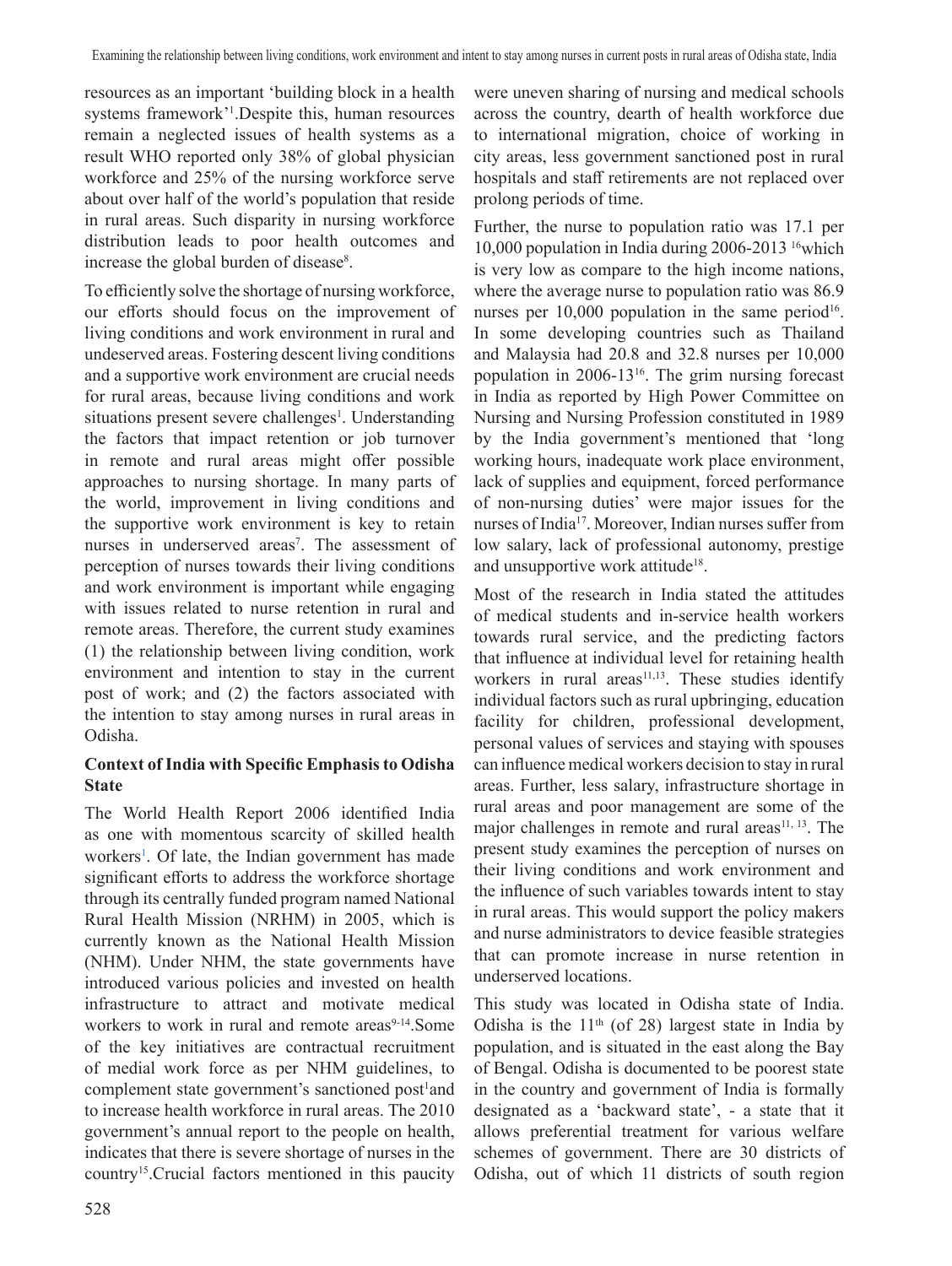are named as KBK+ (i.e. the districts of Rayagada, Nabarangpur, Khandamal, Boudh, Gajapati, Koraput, Nuapada, Bolangir, Kalahandi, Makangiri and Sonepur) and another 19 districts is named as non-KBK + (i.e. the districts of Angul, Bargarh, Balesore, Cuttack, Deogarh, Bhadrak, Jajpur, Ganjam, Khordha, Dhenkanal, Jharsuguda, Puri, Sambalpur, Jagatsingpur, Keonjhar, Sundergarh, Kendrapara, Mayurbhanj and Nayagarh). The 11  $KBK + south$  districts are largely populous with indigenous communities (namely 'adivasis' and/ or tribal), interior of the district is mountainous, have historically deprived economy and poor health indicators, poor access to transport facilities that hinders health care delivery and extremely food insecure than non  $KBK + districts^{19}$ . The availability of nurses in the state is also very low. The densities of nurse in Odisha are about 0.64 per 10,000 population. One nurse is catering to a population of 15,000 in the state; there are 13 districts in which a single nurse is catering to a population of more than  $15,000^{20}$ . In addition, some of the health system challenges that Odisha face is recruitment of health workers and their retention in rural and remote areas. These unique challenges are also faced by other states and reasons for it are less understood.

Also, the current living conditions and work environment of Odisha nurses in rural and remote areas are not so good. The daily living conditions or social determinants of health such as water, housing, electricity and transportation facilities in remote and rural areas remain challenges for nurses. Especially, lack of government quarters is seen as obstruct to rural service. Although new government quarters are being constructed under NHM in Odisha, but these quarters are not enough for staff members. Finding rented accommodation is difficult in nearby health facilities. Moreover, safety is another concern among nurses in remote and underserved locations affected by insurgency. Nurses working in insurgency affected areas are being threatened by insurgency groups and sometimes they demand for money and other belongings. In work environment, the absence of ambulances, clinical infrastructure, drugs and equipment is seen as an issue. There is an inadequacy and irregularity of supply of drugs and equipment's to rural health posts. Sometimes, nurses has to handle bleeding patients in bare hand in the absence of hand gloves. In addition, lack supportive staffs in rural and remote areas exacerbate the burden of work on their shoulders<sup>20</sup>.

#### **Methods and Sampling**

The study approaches cross-sectional survey of nurses working in rural health facilities in Odisha state. Each districts of Odisha have three-tier health structure: primary health centres at the village level (for 30,000 population), community health centres at the administrative block level (for 100,000 population), district hospitals (DH) and sub-divisional hospitals (SDH) at district levels (for 1.3 million population). Both PHCs and CHCs cater primary health care in rural areas while SDH and DH provide specialist services in urban areas.

This study used multistage sampling procedure to select nurses working in PHCs and CHCs were briefly mentioned. At the first stage, six districts were randomly selected, each three from KBK+ (i.e. districts of Bolangir, Koraput andKalahandi) and non-KBK+ (i.e. districts of Bargarh, Dhenkanal and Balasore) regions. At the second stage, proportionate sampling procedure was adapted where the estimated sample was calculated based on the real estimation of nurses working in PHCs and CHCs. The third stage includes sample random sampling to select sampled nurses from each district. According to the data from the Chief District Medical Officeof the six sampled districts, the total nurse working in PHCs and CHCs were 387 (Bargarh =  $62$ ; Balasore = 84; Dhenkanal  $= 61$ ; Bolangir = 53; Koraput = 71 &Kalahandi = 56). Due to shortage of nurses in rural hospitals and discussion with Department of Health and Family Welfare (DOHFW), Government of Odisha, it was planned to interview 60% of study sample with the inclusion of 10% for possibility of non-response rate. Thus, the estimated final sample size was 255. The data collection was carried out from October 2016 to February 2017.

#### **Research instruments**

Data were collected through using a self-administered structured questionnaire. The questionnaire comprised of three parts.

Part I: General characteristics of nurses developed by the researchers that include age, gender, marital status, religion and time travel (one way) to workplace.

Part II: Living conditions and work environment satisfaction among nurses which contain 10 items (4 items for living condition and 6 items for work environment). These items were developed after investing the conditions of Odisha nurse. Response options in this study was rated from 1 (least satisfied) to 5 (very satisfied). The living conditions and work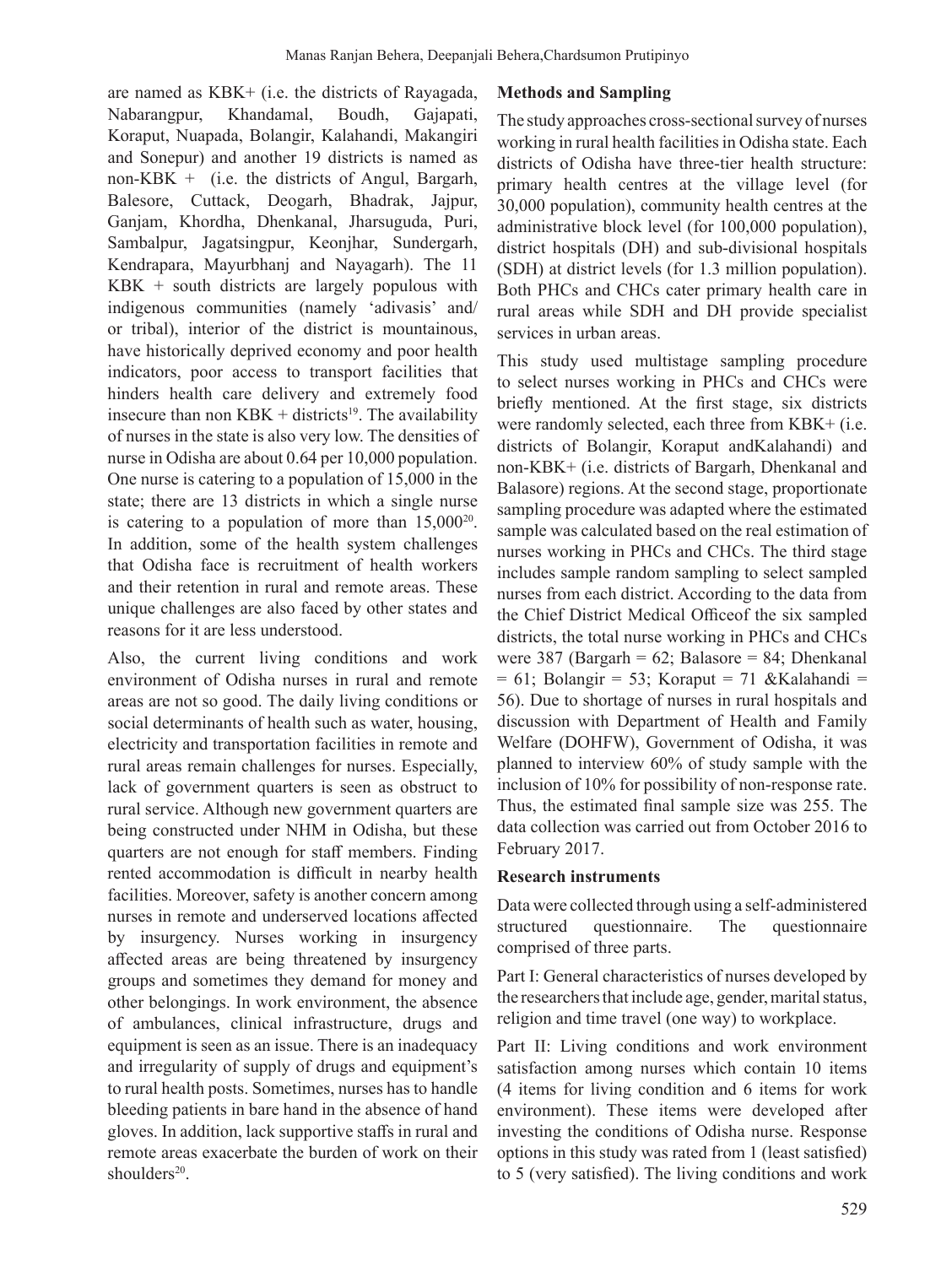environment satisfaction inventories were evaluated in a five point (number from 1-5) scale that ranged from "very dissatisfactory" to "very satisfactory", where in "1" represents very dissatisfactory, "2" represents dissatisfactory, "3" represents moderate (not too bad), "4" represents satisfactory, and "5" represents very satisfied. The overall Cronbach's alpha coefficient for living condition satisfaction scale and for the work environment satisfaction scale was 0.76.

Part III: Intent to stay among nurses in rural areas

For the purpose of this study intent to stay was defined as the desire to continue working in rural areas for at least next 3 years'. Thus, one question "Do you intend to stay and continue to work in rural areas for at least next 3 years?" was constructed to measure intention to stay. This question was asked to each nurses. They replied with "Yes" or "No" to the statement. A value 1 was set for nurses who was said "yes" and 0 for those who said "No".

#### **Data quality assurance**

The quality of the data was controlled by imparting appropriate trainings and supervisions for data collectors. The principal supervisor was leading the overall supervision of the data. Pretesting of the questionnaire was done among 30 nurses that work in outside research study area. The pretest result was analyzed and appropriate corrections were made on the living condition and work environment inventories before the actual collection of data start.

# **Data processing and analysis**

The data were thoroughly checked, entered and analyzed using Statistical Package for Social Science (SPSS) version 18.Univariate descriptive statistics was used to describe the socio-demographic profile of the study subjects. Then, the Spearman rank correlation coefficient was used to assess the relationship between intention to stay with living conditions and work environment satisfaction. Finally, logistic regression was computed to see the association between the independent and the dependent variables. Odds ratio with 95% of confidence interval was used to identify strength of association between dependent and independent variables. P-values of equal or less than 0.05 were considered as statistical significant.

# **Ethical approval**

The study was approved by the Institutional Review Board of Mahidol University, Bangkok. The study SD = Standard deviation

plan was also presented to the research and ethics committee of Department of Health and Family Welfare (DOHFW), government of Odisha, and the committee gave permission for the research. The research goals were explained to nurses before collecting the data. Written consent was obtained and confidentiality was strictly maintained throughout the study. It was told to participants that their involvement in this study was voluntary. They can quit at any point of time without any restriction if they were unwilling to participate this study.

#### **Results**

#### *General characteristics of study participants*

There were 255 nurses approached to participate in the study, 232 returned the questionnaire, yielding a response rate of 90.9%. The mean age of nurses was  $34.8$  (SD = 9.3) years and the mean years of work experience was 7.1 (SD=6.6) years. Majority of the participants were female (93.5%) and were married (66.8%). Approximately 79.7% of the respondents were from Hindu community and 83.6% of respondents took less than 30 minutes to reach at their work place (one way). The general characteristics of nurses are given in table 1.

#### **Table 1: General characteristics of nurses (n = 232)**

| <b>Variable</b>                                                           | Mean (SD)      |
|---------------------------------------------------------------------------|----------------|
| Age                                                                       | 34.8 (9.3)     |
| Total work experience in rural areas<br>(Years)                           | 7.1(6.6)       |
| Variable                                                                  | Number $(\% )$ |
| Gender                                                                    |                |
| Male                                                                      | 15(6.5)        |
| Female                                                                    | 217 (93.5)     |
| Marital status                                                            |                |
| Single                                                                    | 77(33.2)       |
| Married                                                                   | 155 (66.8)     |
| Religion                                                                  |                |
| Hindu                                                                     | 185 (79.7)     |
| Others                                                                    | 47(20.3)       |
| Time travel (one way) to workplace                                        |                |
| More than 1 hour                                                          | 13(5.6)        |
| 30-60 minutes                                                             | 25(10.8)       |
| Less than 30 minutes                                                      | 194 (83.6)     |
| Intention to stay and continue working<br>in rural areas for next 3 years |                |
| No                                                                        | 61(26.3)       |
| Yes                                                                       | 171 (73.7)     |
|                                                                           |                |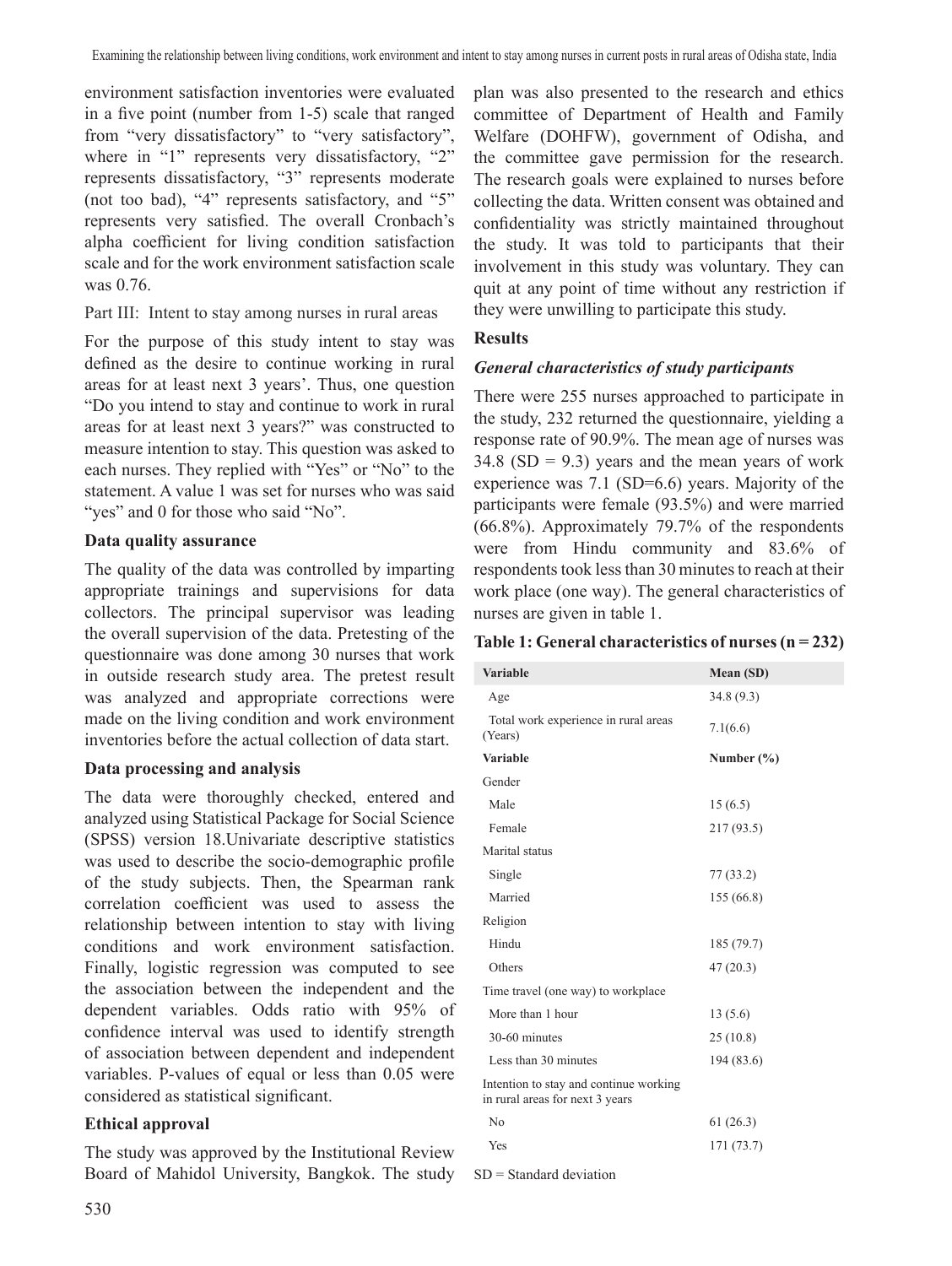#### *Intention to stay of nurses*

The investigated participants of this study showed that 73.7% nurses intent to stay and continue to work in rural areas for next 3 years.

#### *Mean score of living condition and work environment satisfaction*

The results of living conditions score indicated that nurses were moderately satisfied with first three items and least satisfied with the last item asked to them (See table 2). They mentioned moderately satisfied with the amenities and infrastructure (water, telephones, internet etc.) available in their current place of stay  $(1.79\pm0.652)$ , satisfaction with the housing allocated them from government  $(1.63\pm0.812)$  and satisfaction with the availability schools or childcare facilities in the area where they work  $(1.72\pm0.768)$ . However, nurses were least satisfied with the prospects of employment for their spouse in the area where they work (1.20±0.978). In work environment degree scores, nurses were found satisfactory with the adequacy of support services (such as clerks, patient, transport, personal etc.) provided to them for quality care of the patients  $(2.14\pm0.637)$ , the adequacy of time and opportunity to discuss patient care problems with more experienced nurses or those working in other disciplines  $(2.22\pm0.644)$ , the adequacy of medical supplies, drugs and up-to-date equipment to provide quality patient care  $(2.24\pm 0.534)$ , getting regular suggestions and support from colleagues/ seniors working in urban areas for extending better health services through personal/team visits or through tele-health (distance based technology) to improve knowledge and skills (2.13±0.669). In other items such as satisfaction with accessibility to any professional network, rural health professional associations that consist of nurse working in rural areas, nurses found moderately satisfied  $(1.72\pm0.675)$  and they mentioned least satisfied with any award or recognition while working in rural areas (1.45±0.601).

The mean score of living condition satisfaction and work environment were presented in table 2 and table 3.A score of more than 2 were classified as the "satisfactory" group. A score of "1.5-2" represented moderate (not too bad); the rest (e.g.,  $\leq 1.5$ ) were "dissatisfactory".

**Table 2: Living conditions satisfaction degree among nurses (n = 232)**

| <b>Items</b>                                                                                                                                               | <b>Dissatisfied</b><br>$n(^{0}/_{0})$ | Moderate/<br>not too bad<br>$n(^{0}/_{0})$ | <b>Satisfied</b><br>$n(^{0}/_{0})$ | <b>Mean±SD</b>              |
|------------------------------------------------------------------------------------------------------------------------------------------------------------|---------------------------------------|--------------------------------------------|------------------------------------|-----------------------------|
| 1. Satisfaction<br>with the<br>amenities and<br>infrastructure<br>(water,<br>telephones,<br>internet etc.)<br>available in the<br>current place of<br>stay | 78 (33.6)                             | 124(53.4)                                  |                                    | 30 (12.9) $1.79 \pm 0.652$  |
| 2. Satisfaction<br>with the housing<br>allocated to<br>you from<br>government*                                                                             | 85 (36.6)                             | 98 (42.2)                                  |                                    | 32 (13.8) $1.63 \pm 0.812$  |
| 3. Satisfaction<br>with the<br>availability<br>of schools or<br>childcare in the<br>current place<br>posting*                                              | 73 (31.5)                             | 114(49.1)                                  |                                    | 33 (14.2) 1.72±0.768        |
| 4. Satisfaction<br>with the<br>prospects for<br>employment for<br>your spouse in<br>the current place<br>of postings*                                      | 77(33.2)                              | 63 (27.2)                                  |                                    | $25(10.8)$ 1.20 $\pm$ 0.978 |

\*Item no 2, 17 participants indicated Not Applicable (NA) \*Item no 3, 12 participants indicated NA\*Item no 4, 67 participants indicated NA.

# **Table 3: Work environment satisfaction degree among nurses (n = 232)**

| <b>Items</b>                                                                                                                                                                                | <b>Dissatisfied</b><br>$n$ (%) | Moderate/<br>not too bad<br>$n$ (%) | <b>Satisfied</b><br>$n\left(\frac{0}{0}\right)$ | $Mean \pm SD$    |
|---------------------------------------------------------------------------------------------------------------------------------------------------------------------------------------------|--------------------------------|-------------------------------------|-------------------------------------------------|------------------|
| 1. Satisfaction<br>with the<br>adequacy<br>of support<br>services (clerks,<br>patient transport,<br>personnel etc.)<br>provided for<br>quality care of<br>the patients                      | 33(14.2)                       | 134(57.8)                           | 65 (28.0)                                       | $2.14 \pm 0.637$ |
| 2. Satisfaction<br>with the<br>adequacy of time<br>and opportunity<br>to discuss patient<br>care problems<br>with more<br>experienced<br>nurses or those<br>working in other<br>disciplines | 28(12.1)                       | $125(53.9)$ 79 (34.1)               |                                                 | $2.22 \pm 0.644$ |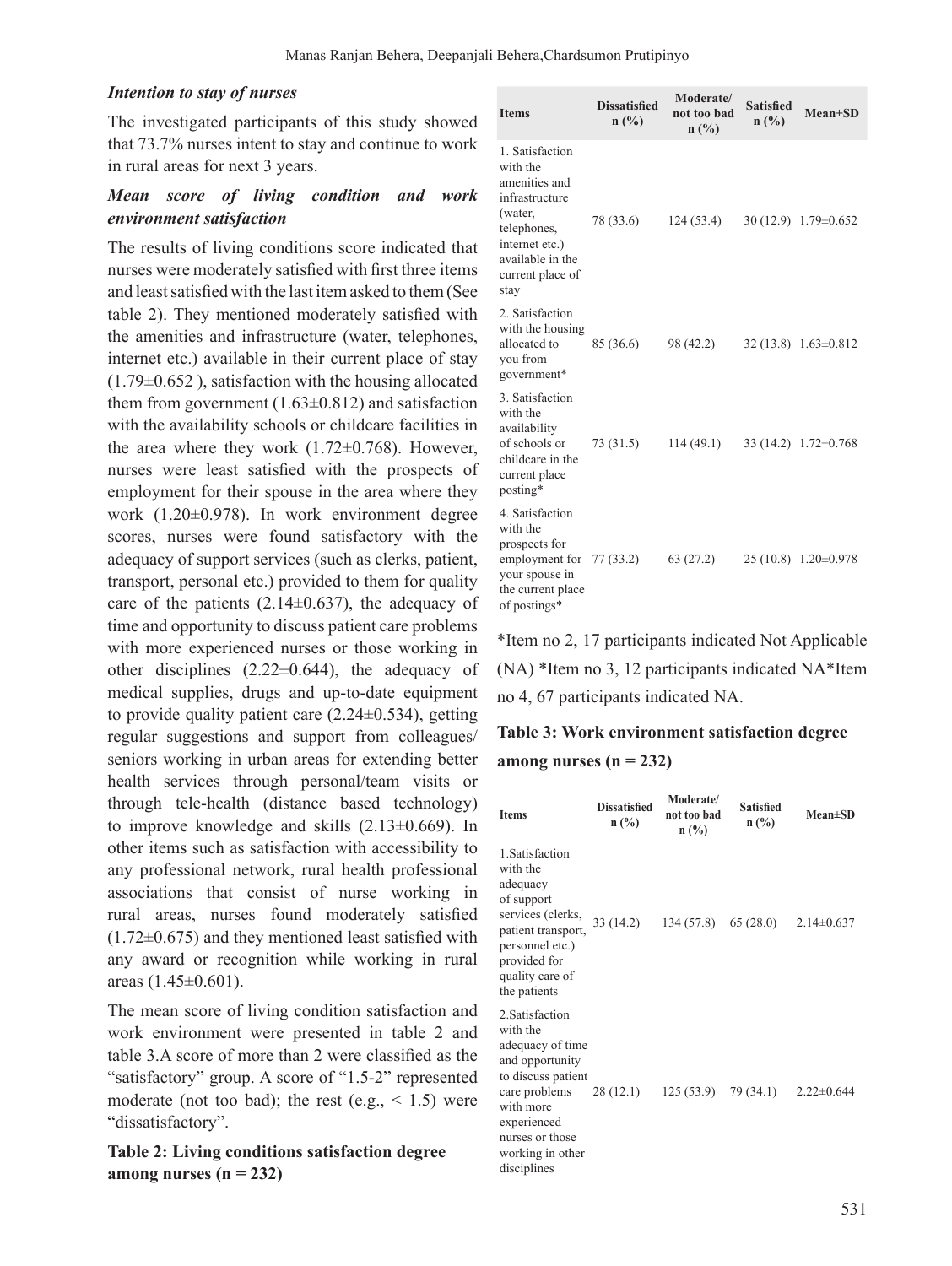3.Satisfaction with the adequacy of medical supplies, drugs and up-to-date equipment to provide quality patient care 12 (5.2) 153 (65.9) 67 (28.9) 2.24±0.534 4.Satisfaction with the regularity of suggestions and support from colleagues/ seniors working in urban areas for extending better health services through personal/team visits or through tele-health (distance-based technology) to improve your knowledge and skills 39 (16.8) 125 (53.9) 68 (29.3) 2.13±0.669 5.Satisfaction with the accessibility to any professional network, rural health professional associations that consists of nurses working in rural areas 95 (40.9) 108 (46.6) 29 (12.5) 1.72±0.675 6.Satisfaction with any award or recognition you have received while working in rural 141 (60.8) 78 (33.6) 13 (5.6) 1.45±0.60 areas based on performance or any other relevant indicators

# *Correlation between the living conditions, work work environment and intention to stay among nurses in their current posts of work*

The correlation between the intention to stay in current posts, living condition and work environment inventories were assessed using the Spearmen correlation coefficient. The study findings showed a positive and significant correlation between nurses' living condition and intention to stay in rural areas (r  $= 0.21, p < 0.01$ ). This indicates that nurses who were satisfied with living conditions intended to stay longer in rural areas than nurses who were less satisfied. Also, the correlation between intention to stay in current posts and work environment was positive and significant ( $r = 0.25$ ,  $p < 0.01$ ). This states that nurses who expressed satisfaction in work environment at their current place of postings reported higher intention to stay than nurses who expressed their work environment as unsatisfactory. Furthermore, the results of the study stated a positive correlation between living condition and work environment (r  $= 0.34$ ,  $p < 0.01$ ). The data of spearmen correlation coefficient results was given in Table 4.

#### **Table 4: Spearman correlation for living condition, work environment and intention to stay (n =232).**

|                                       | Living<br>condition | Work<br>environment | <b>Intention to</b><br>stay in current<br>posts |
|---------------------------------------|---------------------|---------------------|-------------------------------------------------|
| Living condition                      |                     | $.34**$             | $21**$                                          |
| <b>Work environment</b> .34**         |                     |                     | $25**$                                          |
| Intention to stay in<br>current posts | $21**$              | $25**$              |                                                 |
| $\cdots$                              |                     |                     |                                                 |

\*\**p*< .01

Table 5 represented the results of binary logistic regression. It was carried out to examine the factors that are significantly associated with intention to stay in rural areas. "Intention to stay" was the dependent variable measured categorically and replied with "yes" or "No". The independent variables were general characteristics of nurses, living conditions and work environment inventories. The investigation of the nurse results indicated that lower age, good living conditions and satisfactory work environment were significantly associated with intent to stay in rural areas. Other background variables did not significantly associate with intent to stay. Age was significant predictor *(*OR= 0.95, 95% CI = 0.89  $-$  0.98;  $P = 0.047$ , the odds of nurses reporting an intention for rural retention decreases by 0.05 times with every one year increase in their age. Living conditions were significantly associated with intention to stay (OR = 1.13, 95% CI = 1.04 - 1.22, *P*  $= 0.009$ ). This means that nurses who reported to be satisfied with their living conditions were more likely to stay in rural areas. Furthermore, work environment was also significantly related to intention to stay in rural areas (OR = 1.07, 95% CI = 1.01 – 1.14,  $P =$ 0.015), the odds of intention for rural retention is 1.07 times higher among nurses who perceive their work environment as supportive as their unsatisfied counterparts.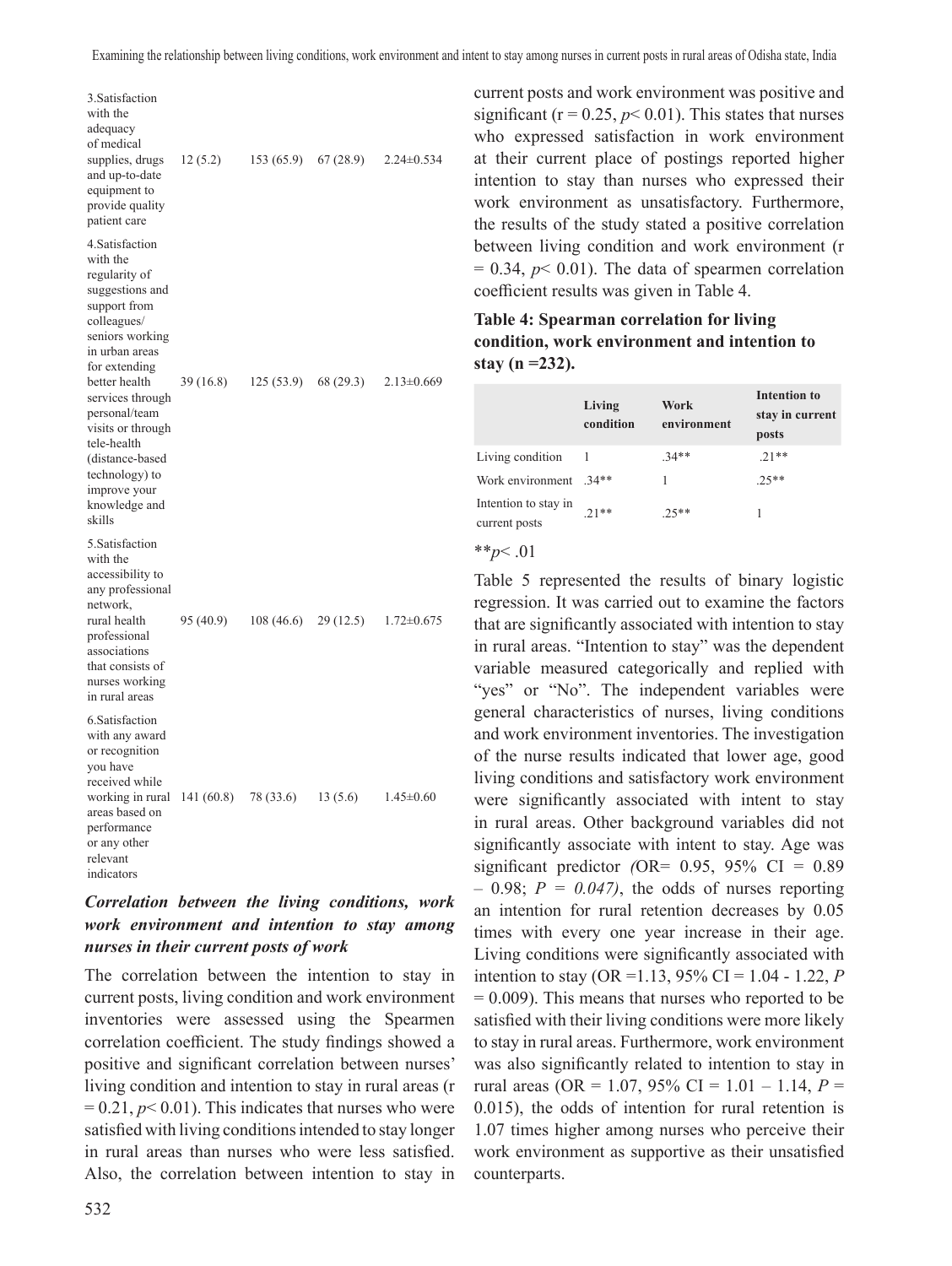| Table 5. Binary logistic regression predicting |
|------------------------------------------------|
| factors affecting intent to stay among nurses  |
| working in rural areas, Odisha, 2017.          |

| <b>Variables</b>                          | <b>OR</b> | 95% CI         | P-value |
|-------------------------------------------|-----------|----------------|---------|
| Age                                       | 0.95      | $0.89 - 0.98$  | 0.047   |
| Gender                                    |           |                |         |
| Male                                      | 1         |                |         |
| Female                                    | 1.33      | $0.33 - 5.29$  | 0.677   |
| Marital status                            |           |                |         |
| Single                                    | 1         |                |         |
| Married                                   | 1.60      | $0.68 - 3.73$  | 0.275   |
| Religion                                  |           |                |         |
| Hindu                                     | 1         |                |         |
| Others                                    | 0.64      | $0.29 - 1.40$  | 0.271   |
| Work experience in rural<br>areas (years) |           |                |         |
| $\leq 1$ year                             | 1         |                |         |
| $1 - 5$ year                              | 1.90      | $0.63 - 5.70$  | 0.248   |
| $6-10$ year                               | 5.04      | $0.70 - 23.70$ | 0.060   |
| $11-15$ year                              | 1.85      | $0.40 - 8.48$  | 0.426   |
| $>15$ year                                | 5.55      | $0.86 - 35.74$ | 0.071   |
| Time travel (one way) to<br>workplace     |           |                |         |
| More than 1 hr                            | 1         |                |         |
| 30-60 minutes                             | 2.44      | $0.45 - 5.78$  | 0.298   |
| $<$ 30 minutes                            | 1.89      | $0.72 - 4.97$  | 0.280   |
| Living condition                          | 1.13      | $1.04 - 1.22$  | 0.009   |
| Work environment                          | 1.07      | $1.01 - 1.14$  | 0.015   |
|                                           |           |                |         |

 $OR = Odds$  ratio,  $CI = Confidence Interval$ , Values (p<0.05) stands statistically significant.

#### **Discussion**

Improving the livings conditions, work environment at work for nurses and their retention in rural areas is a multifaceted policy challenge. The health-systems issues for retaining health workers in underserved and rural areas has been studied extensively throughout the world<sup>14, 21-24</sup>. The present study findings bring a range of known factors and some of new ones that are critical for improved rural retention of nurses.

The study suggests that nurses were at border line of moderately satisfied with their living conditions inventories. It can be said that life in rural areas is negative and often consider as substandard with several issues such as provision of basic amenities, schooling, housing, roads and transportation facilities, and safety as concerned were among the biggest issues across health workers. In present study, nurses were moderately satisfied with basic amenities at current work, schooling for their children and housing facilities. These factors are corroborate with previous findings of study<sup>23, 25,</sup> 26.However, nurses were least satisfied with the prospects of employment for their spouse which is also inconsistent with previous research studies $23,26$ . In work environment inventories, nurses were expressed satisfactory in most of the items which is in line with studies conducted by Ethiopia<sup>27</sup>, Italy<sup>28</sup>, and the USA 29. This might also be due to Indian government's active initiative and massive spent on rural health facilities to improve patient care under NHM. However, nurses were least satisfied with any award or recognition received while working in rural areas. It is understood that praise, awards and recognition can motivate nurses and make them happy at work $30, 31$ , but in this study nurses stated dissatisfaction with awards and recognition. Therefore, policymakers and nurse administrators should consider any reward and recognition for those nurses who work relentlessly in rural areas. In spite of mixed opinion, the nurses in this study have shown a high level of intention at work in rural areas (73.7%). This might be due to the improvement of rural infrastructure in past one decade and state government have invested in health infrastructure and adapted various policies to attract and motivate rural health workers under NHM. In addition, nurses working in rural areas might belong to their home location; thus wanted to settled down or coming from the nearest regions and wanted to stay and work in rural areas. Nevertheless, more studies are needed to examine other factors that influence retention rate in underserved and rural areas.

The results of the Spearmen Correlation among investigated nurses have illustrated that a positive correlation between living conditions and work environment inventories. Such findings are corroborated with past studies conducted in various parts of the world stated that living conditions and work environment is positively correlated to overall job satisfaction<sup>32, 33</sup>. Therefore, it is crucial for nurse administrators and implementers to develop positive and supportive work environment by considering issues of living and work conditions of nurses at work which might give overall job satisfaction.

The logistic regression revealed that age, living conditions and work environment were predictor variables with intent to stay in rural areas. Age was significantly associated with intent to stay at work in rural locations which means that nurse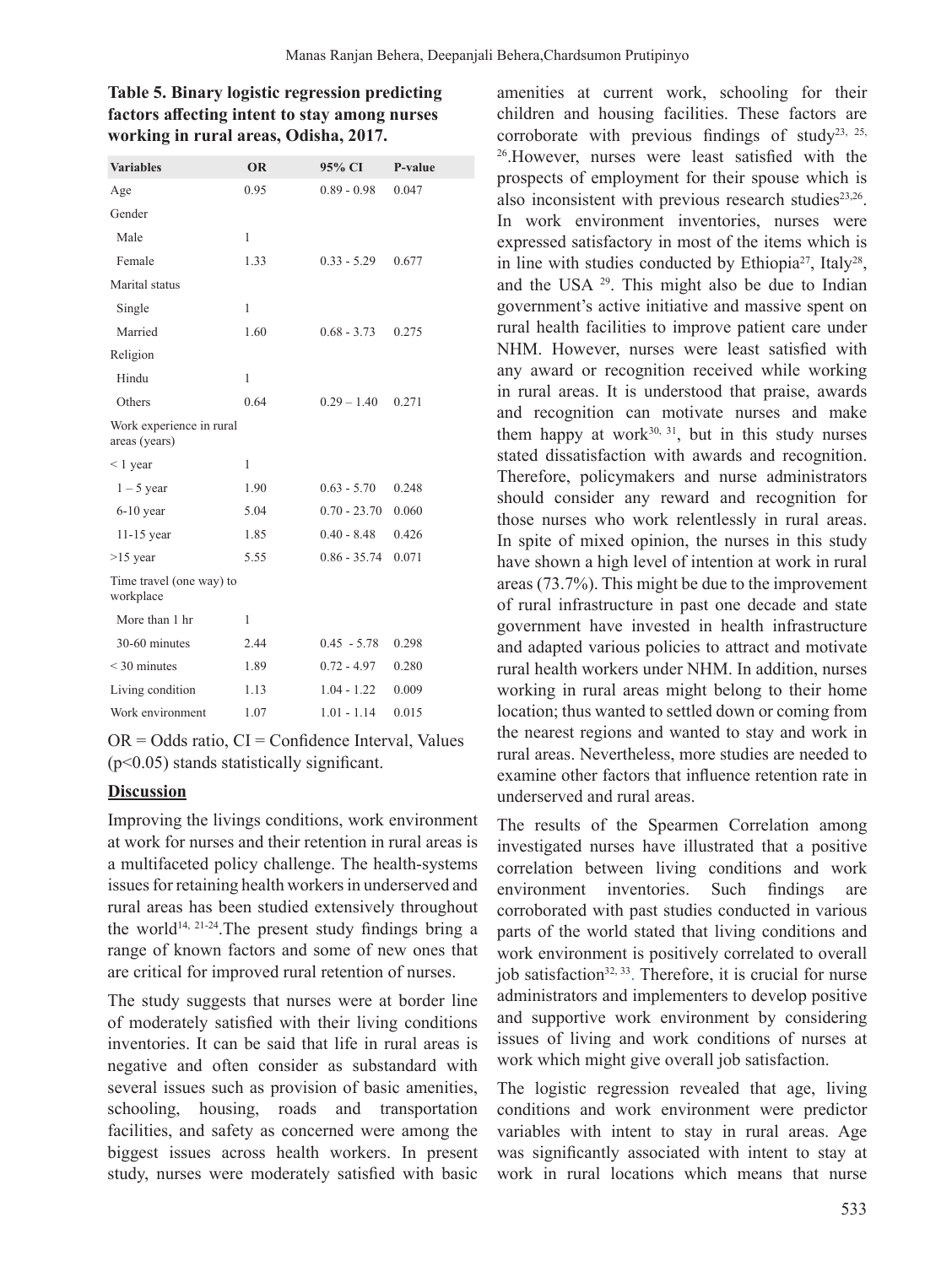intention towards rural service gradually decreases in every one year rise in age. This illustrates that the younger nurses are more prefer to work in rural areas for some years. This also highlights the importance of designing targeted retention strategies especially for young nurses and fresh graduates in rural and underserved areas<sup>34</sup>. The policy makers and administrators must implement strategies in an engaging way involving fresh graduates and younger nurses, so they can motivate acceptance offers in rural areas<sup>35</sup>. Additionally, findings from this study showed that living conditions and work environment were significant predictors for nurses towards intention to stay in rural areas. This indicate that nurses who perceived their work environment and living conditions are supportive intended to work and stay more in remote and rural areas than other nurses. Related findings from other literatures suggest that supportive work environment and living conditions can increase rural retention at work among nurses $36-39$ .

# **Limitations of the study**

The study has following limitations. First, the study employed cross-sectional survey design, hence it is difficult to establish cause and affect relationships. Second, only 6 districts were undertaken for study out of total 30 districts of Odisha, so our findings may not be generalized. Finally, self-administered structured questionnaire were used for data collection which may lead to response bias from each participants. Despite such shortcomings, the findings of the study alludes a number of important aspects such as enhancing the living conditions and work environment issues to where interventions are needed to address improved rural retention among nurses in rural and underserved areas.

# **Conclusions**

The findings of the present study illustrated that the nurses of Odisha were moderately satisfied with the items of living condition domain; however they were satisfied with the items of work environment at their work place. About 73.7% of nurses considered to stay and work in rural areas for next 36 months. This prompts the policy makers and administrators to design bundle of interventions that supports nurses to work in underserved areas. Further, age, living conditions and the work environment were significantly associated to the intent to stay in rural areas.

Based on this findings, nurse administrators and policy planners should improve the living conditions and to establish a supportive work environment in rural areas. A tailor made intervention are needed that can boost young nurses motivation and attract them to opt for rural service. Moreover, accommodation with other infrastructure and amenities facility (Such as water, telephone, electricity etc) to work in rural areas should be provided. This findings also may be interested to policy and decision makers, so that they can devise feasible solutions to overcome nurse shortage in rural areas. This study highlighted the relationship between living conditions, work environment and intention to stay among nurses who dedicate themselves in rural areas for human service.

#### **Acknowledgements**

This study is a part of large scale state projectof the first author. The authors would like to thank all nurses for their participation. They acknowledge the Department of Health and Family Welfare (DOHFW), Odisha for assisting the research and also would like to thank Dr. B.P. Mohapatra, Team Leader State Human Resource Management Unit, DOHFW-Odisha for their support in data collection process.

# **Source of fund:** None

#### **Conflict of Interest**

The author declares there is no conflict of interest.

#### **Authors contribution:**

Conceptualization and idea owner of this study: MRB

Study design: MRB, DB, CP

Project administration: MRB, DB

Data gathering: MRB and DB

Writing and submitting manuscript: MRB, DB

Editing and approval of final draft: MB, DB,CP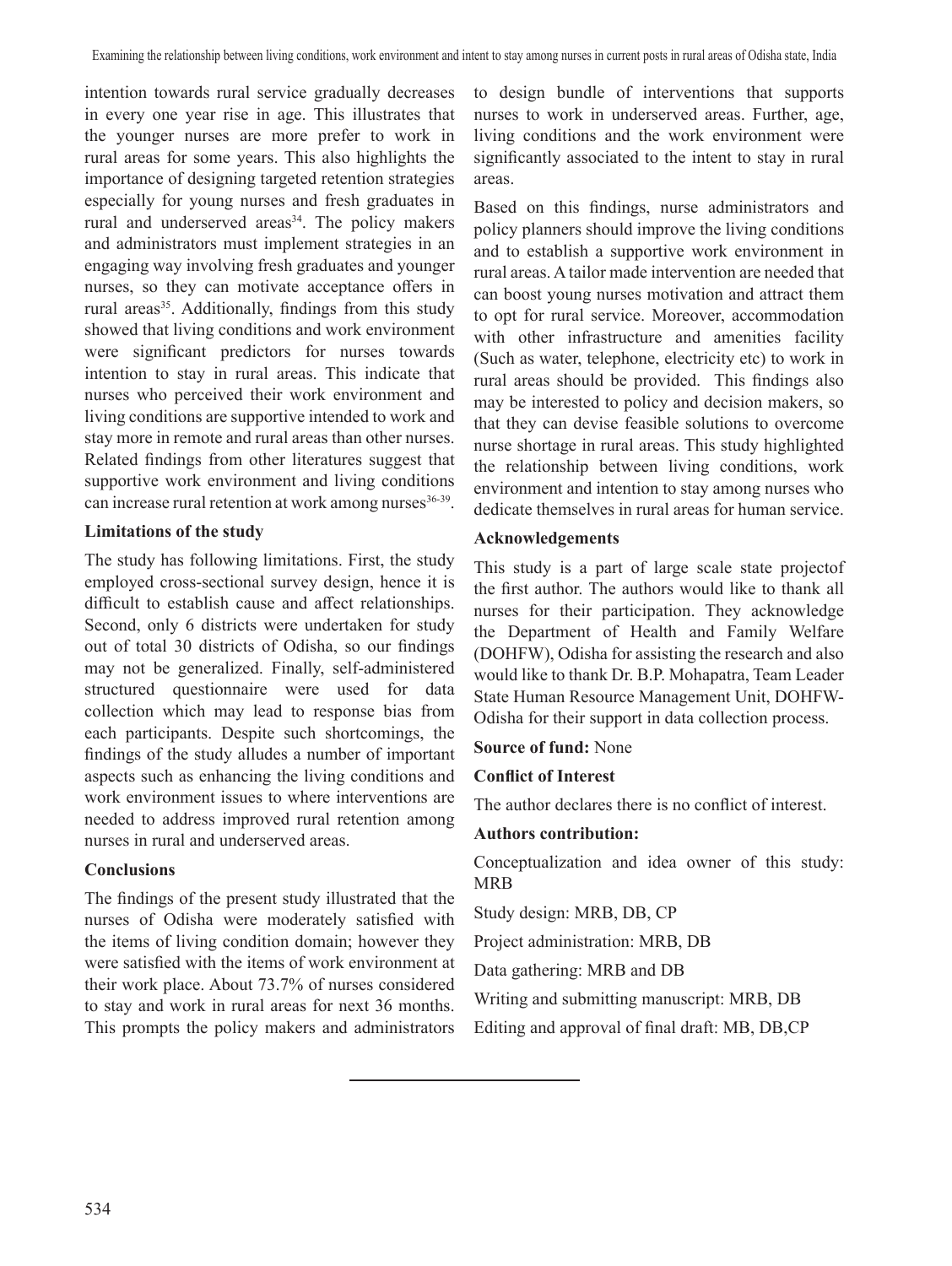#### **References:**

- 1. Rajbangshi PR, Nambiar D, Choudhury N, et al**.** Rural recruitment and retention of health workers across cadres and types of contract in north-east India: A qualitative study. *WHO South East Asia J Public Health* 2017; **6**(2):51-59.
- *2. Behera* MR, Prutipinyo C, Sirichotiratana N, et al. Strategies for retaining health-care professionals in rural areas of India. *Indian Journal of Public Health Research & Development* 2017; **8**(1): 73-79.
- 3. SmedsAlenius L, Tishelman C, Runesdotter S, et al. Staffing and resource adequacy strongly related to RNs' assessment of patient safety: a national study of RNs working in acute-care hospitals in Sweden. *BMJ QualSaf* 2014; **23**(3):242-249. doi: 10.1136/ bmjqs-2012-001734
- 4. Kuehn BM. Global shortage of health workers, brain drain stress developing countries. *JAMA* 2007; **24**; 298 (16):1853-5.
- 5. O'Brien-Pallas L, Alksnis C, Wang S, et al. Early retirement among RNs: Estimating the size of the problem in Canada. *Longwoods Review* 2013; **1** (4): 2-9.
- 6. MacLean L, Hassmiller S, Shaffer F, et al. Scale, causes, and implications of the primary care nursing shortage. *Annu Rev Public Health* 2014; **35**:443-57. doi: 10.1146/ annurev-publhealth-032013-182508.
- 7. AbuAlRub R, El-Jardali F, Jamal D, et al. Exploring the relationship between work environment, job satisfaction, and intent to stay of Jordanian nurses in underserved areas. *Appl. Nurs Res.* 2016; **31** (1): 19-23. doi: 10.1016/j.apnr.2015.11.014.
- 8. Behera MR, Prutipinyo C, Sirichotiratana N, et al. Interventions for improved retention of skilled health workers in rural and remote areas. *Ann Trop Med Public Health* 2017; **10** (1): 16-21.
- 9. Rao KD, Bhatnagar A, Berman P. Somany, yet few: human resources for health in India. *Hum Resour Health* 2012; **10** (1):19. doi: 10.1186/1478-4491-10-19.
- 10. Rao K, Bhatnagar A, Berman P, et al[Internet]. India's health workforce: size, composition and distribution. HRH technical report no.1. Washington DC: The World Bank; 2009. [Cited 2020 January 03]. Available from:http://documents.worldbank.org/curated/ en/928481468284348996/pdf/702410BRI0P1020k0Fin al000Vol010no03.pdf
- 11. Sheikh K, Rajkumari B, Jain K, et al. Location and vocation: why some government doctors stay on in rural Chhattisgarh, India. *Int Health* 2012; **4** (3): 192-199. doi: 10.1016/j.inhe.2012.03.004.
- 12. Rao M, Rao K, Chatterjee M. et al. India: towards

universal health coverage*. Lancet*. 2011**; 377**(9765):587- 598.

- 13. Ramani S, Rao KD, Ryan M, et al. For more than love or money: attitudes of student and in-service health workers towards rural service in India. *Human Resour Health*2013; **11** (1):58.doi: 10.1186/1478-4491-11-58.
- 14. Sundararaman T, Gupta G. National Rural Health Mission (India), Institute of Applied Manpower Research (India). Human resources for health: the crisis, the NRHM response and the policy options (IAMR Policy Brief No.1), New Delhi: Institute of Applied Manpower Research, Planning Commission, Government of India; 2011.
- 15. Government of India (GoI). Annual report to the people on health. New Delhi: Ministry of Health and Family Welfare, Government of India; 2011b.
- 16. World Health Organization (WHO). World Health Statistics 2014. Geneva: World Health Organization: 2014a.
- 17. Government of India (GoI). *Report of the high power committee on nursing and nursing profession*. New Delhi: Planning Commission, Government of India; 1989.
- 18. Gill R. Scarcity of nurses in India: A myth or reality. *Journal of Health Management* 2016: 18(4): 509-522.
- 19. Rahman A. Universal food security program and nutritional intake: Evidence from the hunger prone KBK districts in Odisha. *Food Policy* 2016; **63** (1): 73-86. DOI:10.1016/j.foodpol.2016.07.003.
- 20. Kadam S [Internet]. Assessment of factors contributing and affecting availability and retention of health workforce in rural and remote areas of Odisha. Indian Institute of public Health (IIPH), Bhubaneswar and Delhi: Public Health Foundation of India; 2012. [Cited 2019 November 7]. Available from: http://www.nrhmorissa.gov.in/ writereaddata/Upload/Documents/Assessment%20 of%20factors%20contributing%20and%20affecting%20 availability%20and%20retention%20of%20health%20 workforce%20in%20rural%20and%20remote%20 areas%20of%20Odisha.pdf
- 21. Grobler L, Marais BJ, Mabunda S. Interventions for increasing the proportion of health professionals practicing in rural and other underserved areas. *Cochrane Database Syst Rev*2015 ;( 6):CD005314. doi:10.1002/14651858.CD005314.pub3.
- 22. Lehmann U, Dieleman M, Martineau T. Staffing remote rural areas in middle- and low-income countries: a literature review of attraction and retention. *BMC Health Serv Res* 2008**; 8**(1):19. doi:10.1186/1472- 6963/8/19.
- 23. Dolea C, Stormont L, Braichet JM. Evaluated strategies to increase attraction and retention of health workers in